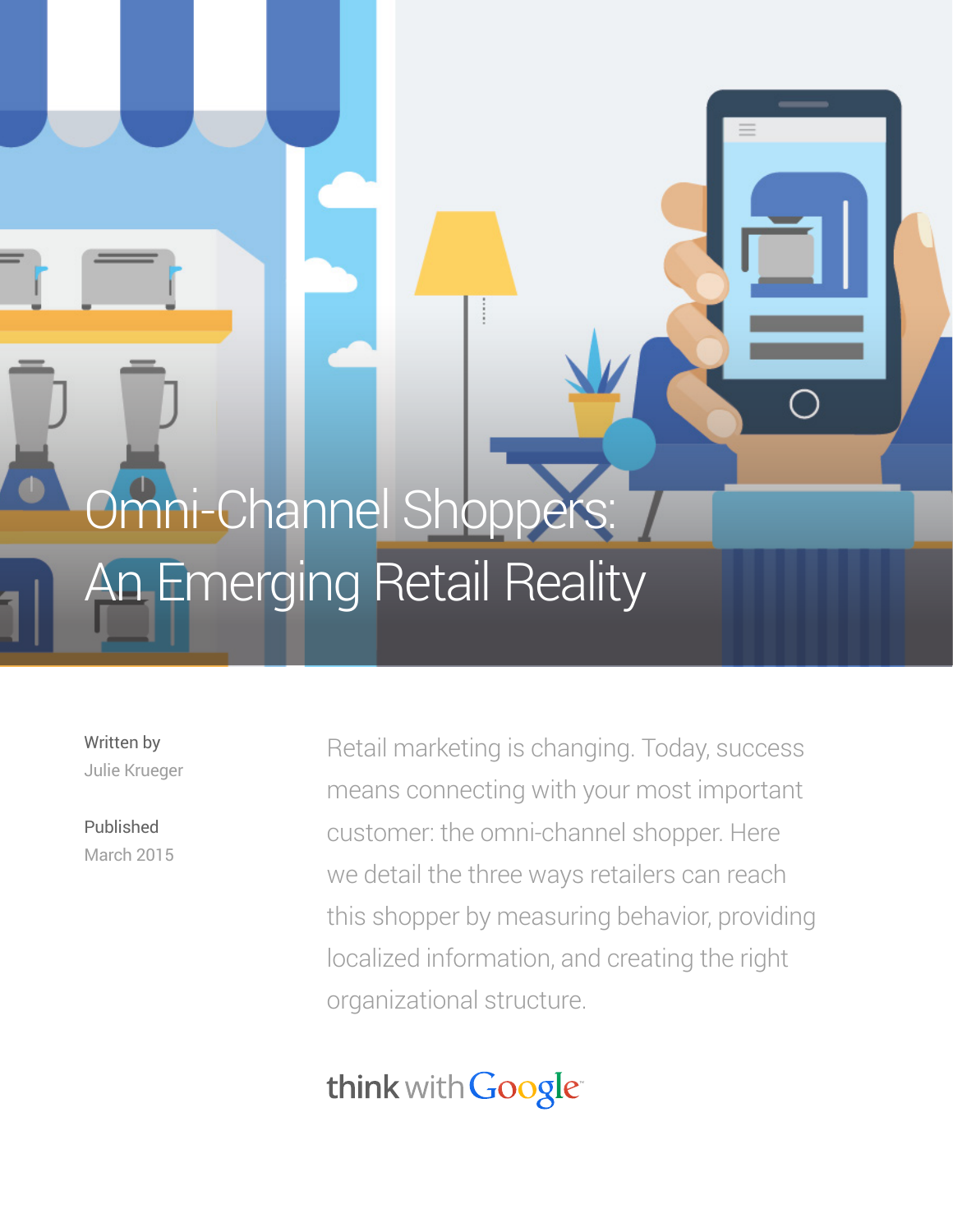he way we think about and approach retail marketing is changing. Today, success means reaching consumers wherever they are, on whatever device they may be using. Increasingly, that means smartphones. According to Google data, for much of the 2014 holiday season, mobile shopping clicks exceeded those on the desktop as shoppers made their purchase decisions on the go. And people are no longer discriminating between mobile and desktop when it comes to shopping—whether that's in a store or on an e-commerce site. This is creating [new realities for retailers,](https://www.thinkwithgoogle.com/articles/3-new-realities-of-local-retail.html) as we've seen from our [recent research](https://www.thinkwithgoogle.com/articles/how-digital-connects-shoppers-to-local-stores.html) with Ipsos MediaCT and Sterling Brands. Chief among them is the fact that digital doesn't just drive e-commerce; it gets people in the store. And this influence doesn't end at the entrance to the store: [71% of shoppers](https://www.thinkwithgoogle.com/articles/how-digital-connects-shoppers-to-local-stores.html) [who use smartphones for research](https://www.thinkwithgoogle.com/articles/how-digital-connects-shoppers-to-local-stores.html) in-store say that it's become an important part of the experience. Smartphones are the new personal shopping assistant for people once they're inside. T

As digital continues to touch every step of the customer journey, multi-channel retailers who operate both e-commerce and in-store channels are having to take note. They're changing the way they think about omni-channel shoppers (for instance, Banana Republic customers who shop both online and in-store) and what their shopping behavior means for the overall business. The most sophisticated retailers are ensuring their marketing strategies are geared toward enabling customers to convert on *any* channel. Why? Because they realize that a shopper who buys from them in-store *and* online is their most valuable kind of customer. According to a [2015 study by IDC,](http://www.idc.com/getdoc.jsp?containerId=252327) these shoppers have a 30% higher lifetime value than those who shop using only one channel.

Retailers can reap the revenue benefits of omni-channel shopping, but only if they know how to attract and connect with these highly desirable consumers. Doing so requires a deep knowledge of how these shoppers behave. It also requires structuring the company to be able to act on these insights. Let's be honest: This is much easier said than done.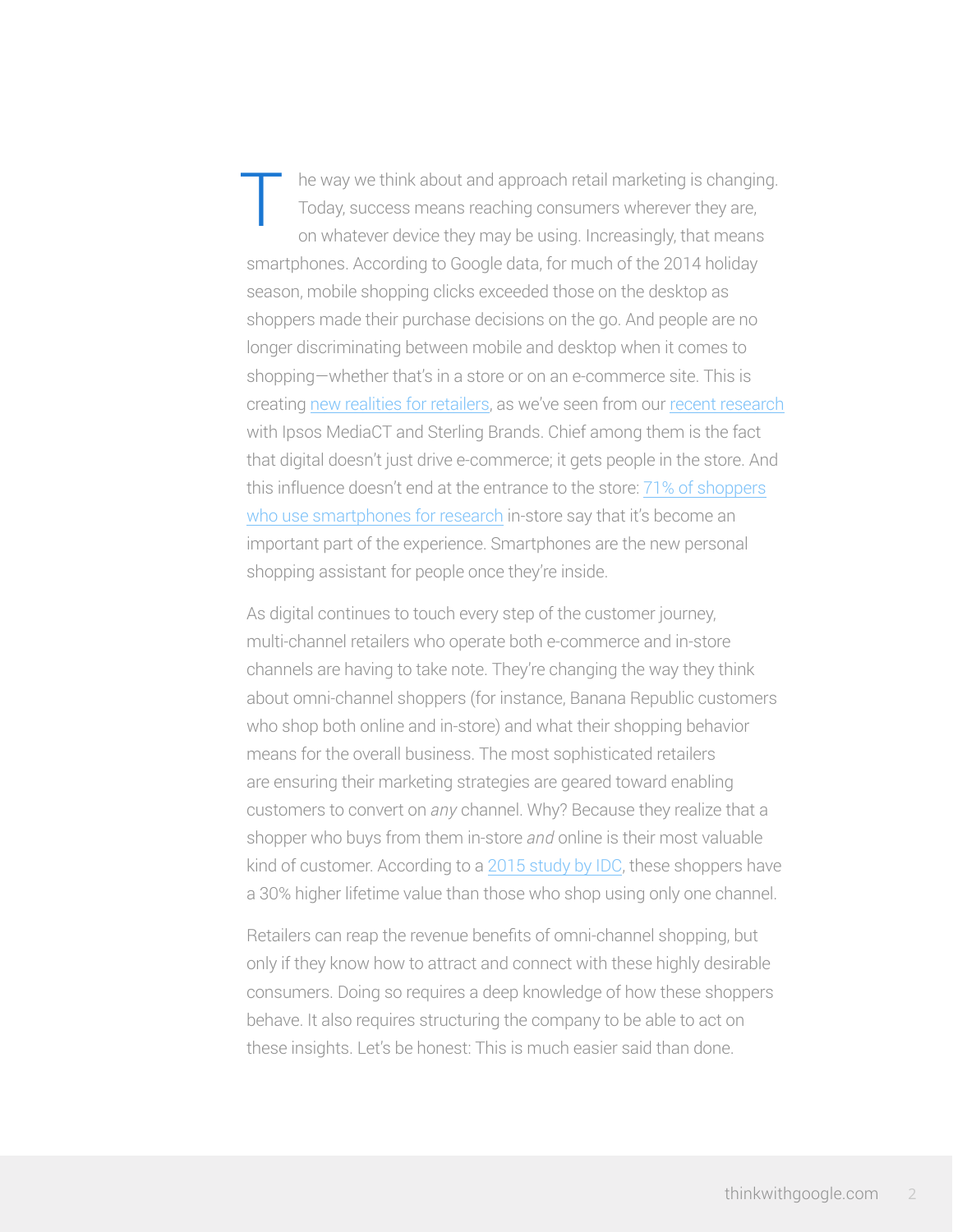Using examples from retailers who have started to make this shift, we detail the three keys to connecting with omni-channel shopping: measure behavior, provide relevant and local retail information, and create an organizational structure that supports omni-channel marketing.

### Measure cross-device and online-to-store shopping behavior

To engage omni-channel shoppers, you first need to understand who they are. At a basic level, this means knowing important factors about the customer such as gender, demographic, location, website browsing habits, search habits, and where they shop in-store. But that's not enough.

Top retailers understand their customer in even greater detail. They measure the influence of all touchpoints on a customer's journey to purchase—online, offline, and across devices—using [sophisticated](http://www.adometry.com/) [measurement systems.](http://www.adometry.com/) These attribution platforms track the [customer's journey](https://www.thinkwithgoogle.com/tools/customer-journey-to-online-purchase.html#!/the-us/arts-and-entertainment/large/generic-paid-search) through each channel—TV, display, search, email, and direct mail—providing a holistic view of how a valuable customer makes a purchase.

Using sophisticated measurement, leading retailers can answer important questions about their ideal customer. For example, does she shop across a mix of online and offline channels before making a purchase? Is she likely to visit a retailer's mobile site? Has her purchase frequency increased as a result of a specific marketing campaign? Is mobile assisting her in-store purchase? What marketing channel or ad type would be most helpful in drawing her into a nearby store? Where can a retailer find more customers like her?

Armed with better measurement insights, retailers can, for example, better use online channels to draw shoppers into their stores. "One in four who click on mobile search ads end up in a store, so we've realized that the in-store experience needs to continue to build on that bridge we've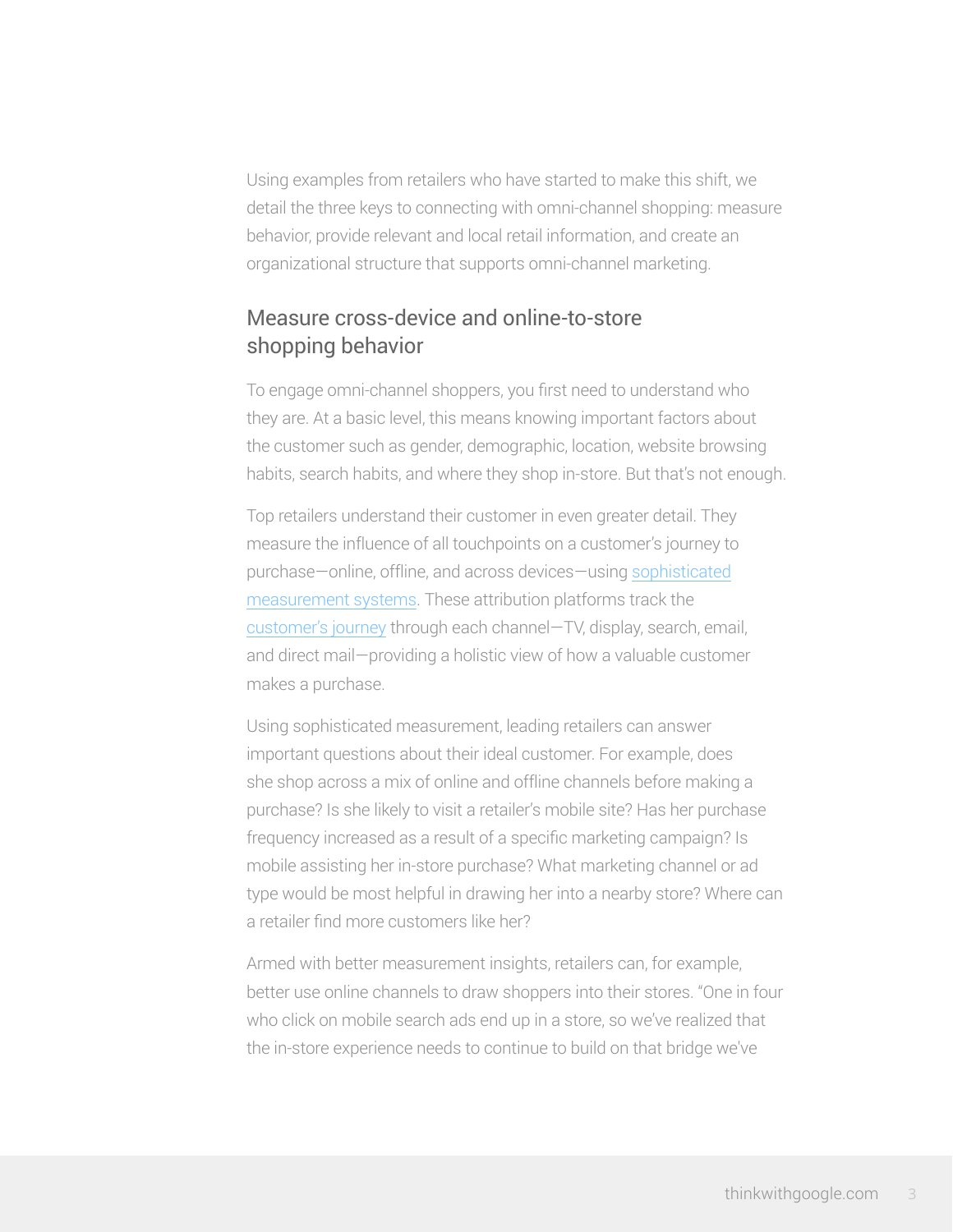made in digital," says Evan Conway, Sprint's vice president of digital. And Sprint was able to understand the full, cross-channel value of its search advertising as well: Sprint's own data shows that for every sale that paid search ads generate online, paid search ads drive five in-store sales.

[Sears Hometown and Outlet](https://www.thinkwithgoogle.com/case-studies/sears-google-local-inventory-ads.html) Stores and [PetSmart,](https://www.thinkwithgoogle.com/case-studies/adwords-store-visits-helps-petsmart-measure-in-store-traffic.html) for example, are using Google AdWords' [Store Visits](http://adwords.blogspot.com/2014/12/measure-more-improving-estimated-total.html) to see whether their ads are driving in-store visits and purchases. By measuring valuable actions beyond clicks phone calls, cross-device conversions, and even store visits—retailers can see how their digital efforts are affecting in-store sales. "We've always known that our digital efforts had an impact on store traffic, but it was difficult to quantify. These tools have helped us both with our ad formats and in our evaluation of their impact," says David Buckley, chief marketing officer of Sears Hometown and Outlet Stores. PetSmart, too, found that search ads had a direct impact on store visits. According to Google's Store Visits metric in AdWords, 10–18% of all clicks on its search ads resulted in an in-store visit within 30 days.

#### Provide omni-channel shoppers with relevant, local information

Once you begin to understand the relationship between digital and in-store for your omni-channel shoppers, it's important to think about reaching them wherever they are and making the experience seamless. Why? Well, according to [our recent research,](https://www.thinkwithgoogle.com/research-studies/digital-impact-on-in-store-shopping.html) three in four shoppers who find local retail information in search results helpful are more likely to visit stores.

Online-to-offline ad formats can improve the shopping experience for your customers, making it easy to see your store location, products, and available inventory from within the search ad itself. Sears Hometown and Outlet Stores, for example, uses [local inventory ads](https://support.google.com/merchants/answer/3057972?hl=en) (LIAs) to show customers searching online for a particular item exactly where it is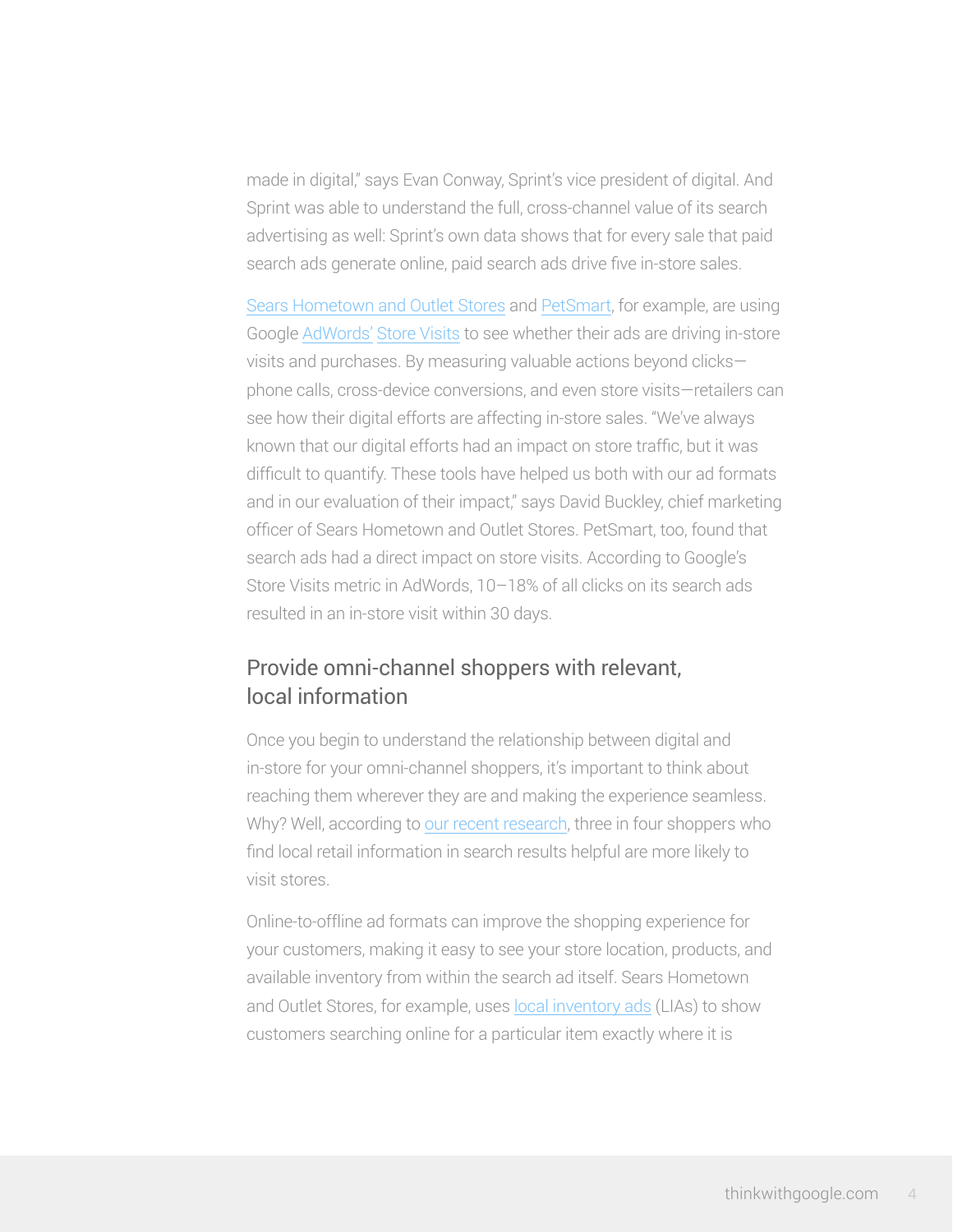available at a nearby store location, along with local store hours, and other helpful information like directions. According to Sears Hometown and Outlet Stores, the result has been a 122% increase in store visits compared to using only Product Listing Ads (which don't include local store information).

"If people are searching for a product on their phones, there is nothing more targeted than serving that item with a picture, description, and price, while letting customers know exactly how far they are located from the product," says Buckley. Easy access to this type of information means a smoother path to a brand's front door.

And these results have helped extend the reach of Sears Hometown and Outlet Stores' advertising budget, driving \$8 of in-store sales for each dollar invested online. "When we compared our most recent performance of local inventory ads with offline media typically used to drive store sales, such as a recent broadcast television campaign, the local inventory ads returned in-store sales at more than 5X the rate of TV advertising for each dollar spent," Buckley reveals.

[Office Depot](https://www.thinkwithgoogle.com/case-studies/office-depot-local-inventory-ads.html) also used LIAs to reach its growing base of omni-channel shoppers. "Local Inventory Ads provide us with a unique opportunity to offer products that customers are searching for and assure them there is inventory in a store nearby," says Christine Buscarino, vice president of ecommerce marketing for Office Depot, Inc. The result was a better shopping experience for its customers and a 3X higher return on digital marketing spend for the company.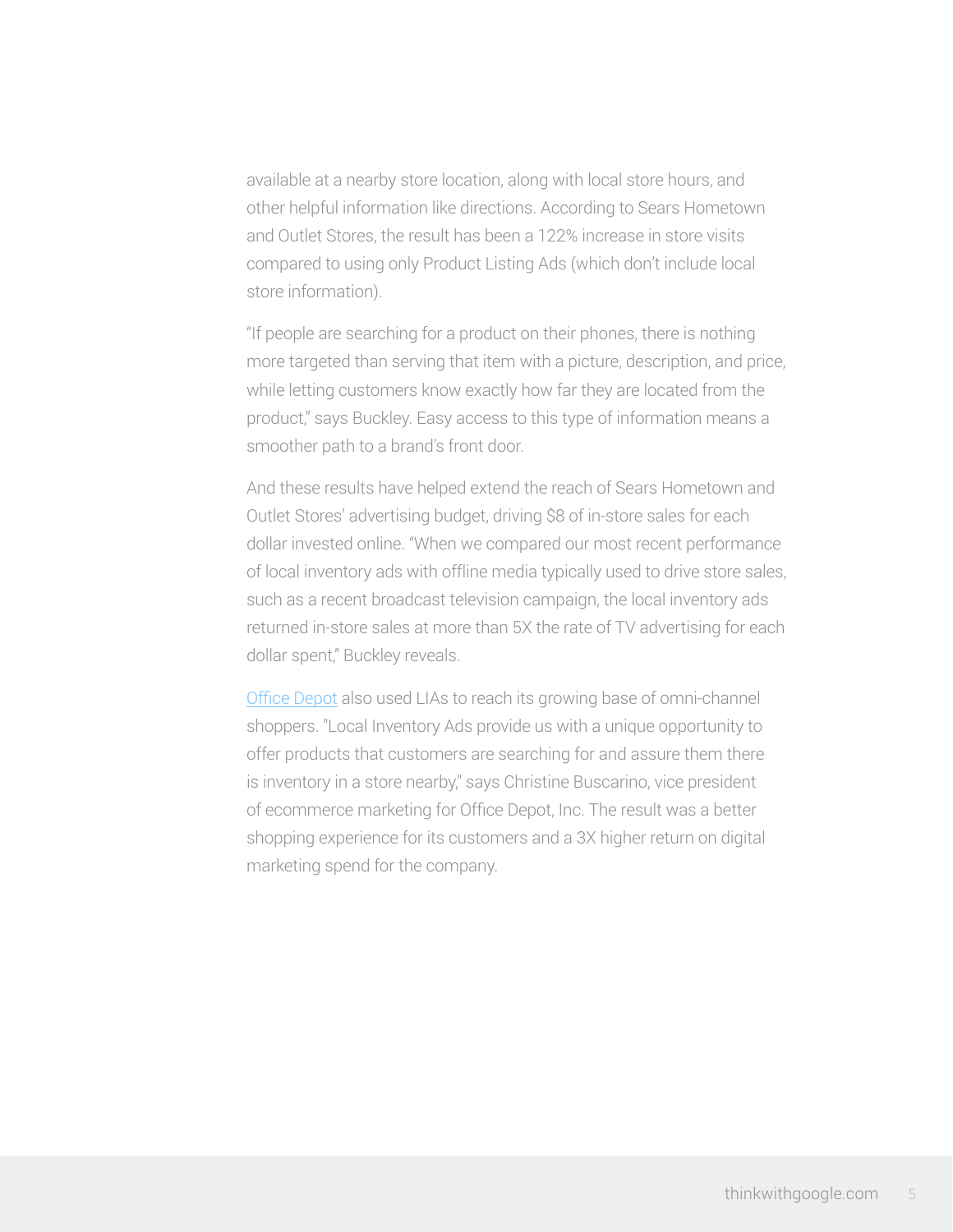

## Create an organizational structure that supports omni-channel marketing

 $-41$   $-12:03$ 

 $Q \qquad Q$ 

 $\Box$ 

Once you've identified your most valuable customers—omni-channel shoppers—and you've started to understand their online-to-store behavior, it's time to take action on these insights and create that seamless shopping experience that leads to a sale. To do so, you'll need an organizational structure that supports you.

For most retailers, this means closer collaboration between your online and in-store marketing teams. [Macy's has managed to do this](http://phx.corporate-ir.net/phoenix.zhtml?c=84477&p=irol-newsArticle&ID=2005216) [successfully.](http://phx.corporate-ir.net/phoenix.zhtml?c=84477&p=irol-newsArticle&ID=2005216) The brand has adopted a unified approach to meeting its customers' needs across channels. "We continue to learn from our experiences and mold our business model around what our customers are telling us and how they are behaving so that we can continue to succeed in this environment. In many ways, this is a race to remain best-in-class—and to win with the customer," says Terry J. Lundgren, chairman and CEO at Macy's.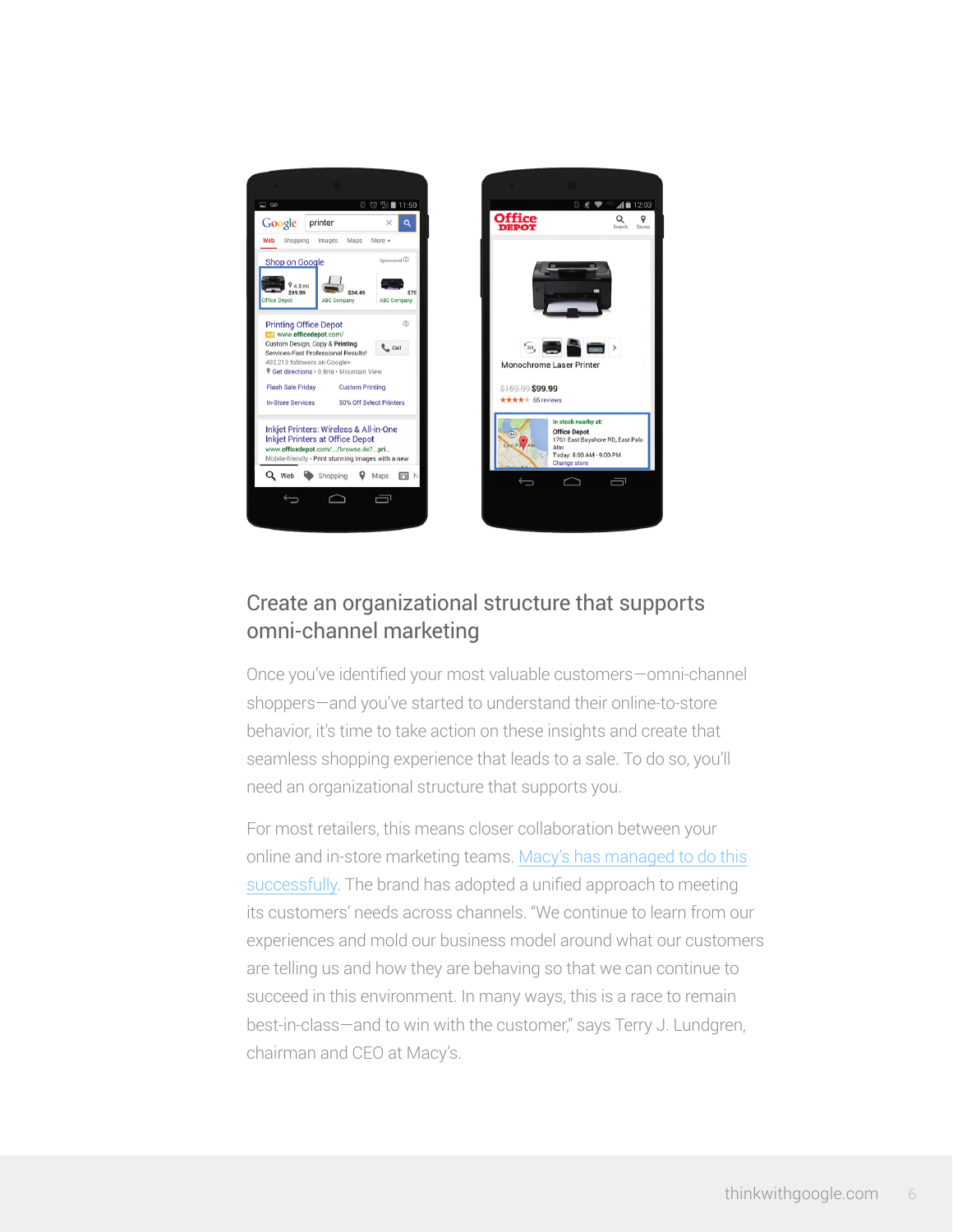Because it now has a more complete view of the customer shopping experience across channels, [Macy's sees its online and in-store](https://www.thinkwithgoogle.com/interviews/macys-goes-omni-channel.html)  [marketing as a holistic entity](https://www.thinkwithgoogle.com/interviews/macys-goes-omni-channel.html) to support the brand as a whole.

"That incentive of growing the number of omni-channel customers is something we have all shared over the past couple of years," says Jennifer Kasper, group vice president of digital media and multicultural marketing for Macy's.

"We used to have two separate, siloed budgets. We really have only one marketing budget. We look at the best way to spend that; whether it's digital or offline, we focus on how they work together to deliver the most sales and the best customer experience," says Serena Potter, group vice president of digital media and mobile strategy at Macy's.

The lesson here is to take a close look at how your employees and teams are set up to support omni-channel shopping behavior. In other words, you need to have the right metrics in place (an omni-channel mentality is key here) to incentivize employees to support the experience. If not, the organization could be hindering its own goals. Say, for example, e-commerce teams are rewarded only for online purchases. The likely result is that they won't have an incentive to run innovative digital-to-store campaigns that generate in-store sales. Likewise, make sure your store teams are rewarded for contributing to the sale, even when it ultimately happens online.

#### Moving forward to the omni-channel shopping era

Omni-channel shopping presents a dramatic shift in how we think about retail, but it's a change that comes with huge opportunity. Start your journey by understanding the specific traits of these shoppers. Get to know who they are and what propels them to shop online and in-store by using the tools that will help you measure online and offline purchases effectively across channels. Most important, give your customers what